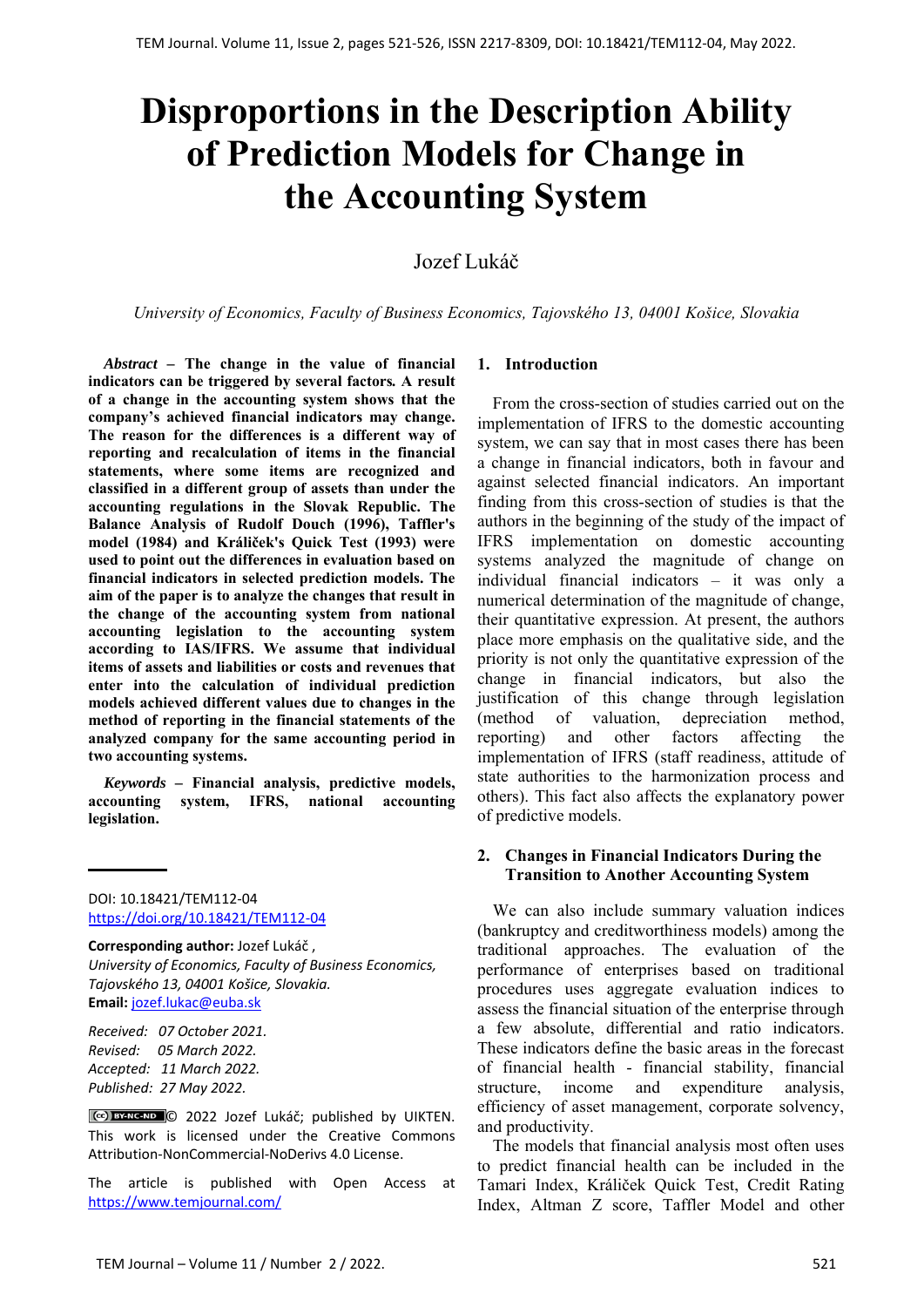models. In terms of the application of selected models in our scientific contribution, we focused on the Balance Analysis of Rudolf Doucha, Model by Taffler and Králiček Quick Test. It is on these prediction models that we will demonstrate the change in the significance value depending on the change in the accounting system. At the end of the article, we will also address the changes in the value of the company caused by the change in the accounting system.

As part of the change in financial indicators depending on the accounting system used, we record the following opinions of experts and scientists.

The findings of the author´s research [1] revealed that the adoption of IFRS brought an increase in the average value of financial companies in Nigeria and also that the adoption of IFRS has a significant impact on profit after tax. A similar study was carried out by the other author [2], who analyzed the impact of the adoption of IFRS on banks. The adoption has increased the market value of the company. On the contrary, a study carried out between 2012 and 2020 on French companies suggests that the adoption of IFRS has no effect on changing the financial performance of companies [3]. Research on the implementation of IFRS was also carried out in the case of Jordanian Banks, where they analyzed the indicators return on assets, return on equity, change in earnings per share [4]. A study analyzing the effect of IFRS on Nasdaq listed companies found that more than 60% of companies achieved a statistically confirmed increase in assets and liabilities. Within the indicators, the change in liquidity and profit was negative, in solvency positive. The adoption of IFRS has had the greatest impact on the healthcare and communication technologies sector [5].

Significant findings were made by research from the conditions of Greek companies, where the results suggest that the adoption of IFRS had a significant impact on the financial position and reported performance, especially in liquidity ratios [6]. Research has been conducted from the environment of German companies, which declares that the adoption of IFRS has led to an increase in the corporate performance of German companies. On the other hand, the relationship between capital structure and corporate performance has been weakened [7]. The analysis of the change after the adoption of the new accounting system in the TOP 100 Czech companies is presented in the paper by scientific worker [8] where he describes that based on the results, the value of the ROA indicator is skewed in more than 66% of cases. In the context of the impact of the change in accounting standards on the liquidity of the capital market in Poland, no clear conclusions were reached on the impact of the adoption of IFRS [9].

### **3. Methods and Research Object**

The first step for the analysis of differences in the explanatory power of prediction models is the transfer bridge - the transformation of the Balance Sheet statement prepared in accordance with national accounting legislation into the Statement of Financial Position of the company prepared in accordance with IAS/IFRS. The case study is developed in the conditions of a specific company. The precondition for the compilation of the transfer bridge of the company XYZ a.s., which operates in the food industry, is the financial statements prepared in accordance with the national accounting legislation prepared as of 31 December 2018. (Note - the 2019 financial statements are not yet available due to COVID - 19 and the deferral of the tax return).

The company carries out business activities mainly on foreign markets. XYZ a.s. is a real company, which does not want to be named due to data sensitivity due to Act no. 18/2018 Coll. on the protection of personal data. The company is included in the group of small and medium-sized enterprises. Since its inception, the company has kept accounting in the system of double-entry bookkeeping according to national accounting legislation until 2017, when it decided to report financial statements in accordance with IAS/IFRS under the influence of operations in foreign markets. All this information is presented in Table 1.

|  |  | Table 1. Input data in the form of financial statements |  |
|--|--|---------------------------------------------------------|--|
|--|--|---------------------------------------------------------|--|

| <b>Accounting</b><br>intem (31.12)      | €<br>AS/IFRS in | Nationa<br>accoun<br>egislation | $\mathbf \omega$<br><b>Diference</b> | $\%$<br>)ifference in |
|-----------------------------------------|-----------------|---------------------------------|--------------------------------------|-----------------------|
| <b>ASSETS</b>                           | 621976          | 597889                          | 24 087                               | 4,03                  |
| Financial<br>investments                | 56443           | 66724                           | $-10281$                             | $-15,41$              |
| Land, buildings,<br>equipment           | 257890          | 201301                          | 56 589                               | 28,11                 |
| Real estate<br>investment               | 3104            | 0                               | 3 1 0 4                              |                       |
| Intangible assets                       | 14475           | 14523                           | $-48$                                | $-0,33$               |
| Long - term<br>receivables              | 2975            | 3113                            | $-138$                               | $-4,43$               |
| Money                                   | 6334            | 6363                            | $-29$                                | $-0,46$               |
| Trade and other<br>receivables          | 216284          | 207403                          | 8881                                 | 4,28                  |
| <b>Stocks</b>                           | 64468           | 97467                           | -32999                               | $-33,86$              |
| <b>LIABILITIES</b><br><b>AND EQUITY</b> | 621976          | 597889                          | 24 087                               | 4,03                  |
| Own capital                             | 323085          | 289760                          | 33 3 25                              | 11,50                 |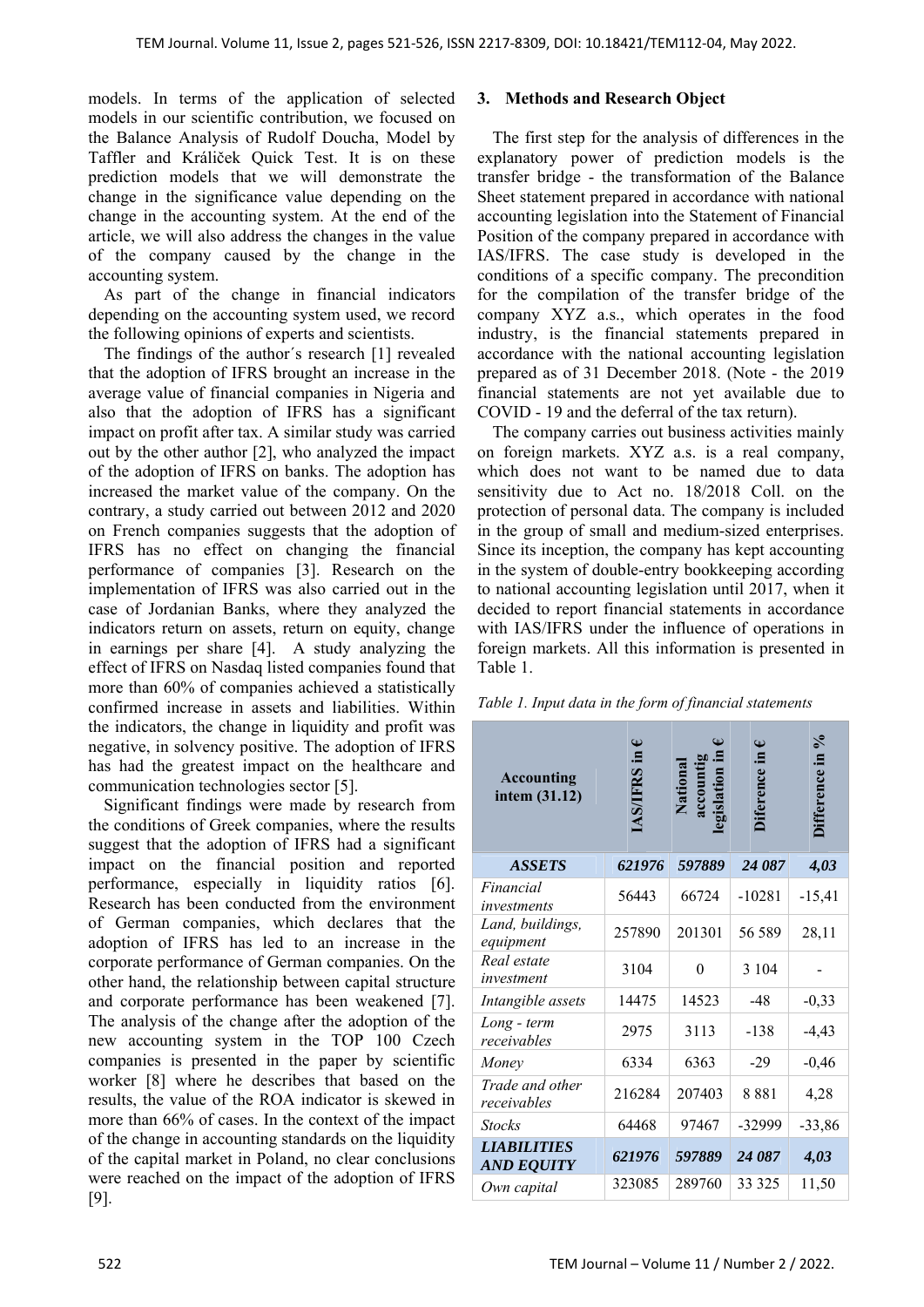| Registered capital                                 | 181726   | 181726   | $\theta$ | 0,00      |
|----------------------------------------------------|----------|----------|----------|-----------|
| Retained earnings                                  | 141359   | 108034   | 33 325   | 30,85     |
| Total liabilities                                  | 298891   | 308129   | $-9238$  | $-3,00$   |
| Bank loan                                          | 50497    | 50497    | $\theta$ | 0,00      |
| Long - term trade<br>and other<br>payables         | 12664    | 15540    | $-2876$  | $-18,51$  |
| Deferred tax<br>liability                          | 20781    | 12914    | 7867     | 60,92     |
| Finance lease<br>liabilities                       | 4057     | 0        | 4 0 5 7  |           |
| Short - term loans                                 | 49417    | 49417    | $\theta$ | 0,00      |
| Trade and other<br>payables                        | 139209   | 162473   | $-23264$ | $-14,32$  |
| Short-term<br>reserves                             | $\theta$ | 17286    | $-17286$ | $-100,00$ |
| Tax payable                                        | 6174     | $\theta$ | 6 1 7 4  |           |
| Short - term part<br>of finance lease<br>liability | 16 087   | 0        | 16 087   |           |

In the following section, we will explain selected prediction models that we used in our research.

Balance analysis of Rudolf Doucha - The system of the mentioned analyzes uses ratios to determine the financial health and financial situation of the company based on 4 variables. Based on the use of only a small number of financial indicators, the analysis of Rudolf Doucha is intended as an additional analysis for the decisions of the management or management of the company. The main task is to determine the view of the financial situation in the company based on its rapid use [10]. The construction of the model itself is as follows:

$$
(2 * S + 4 * L + A + 5 * R) / 12
$$

*where:* 

*S (equity / fixed assets)* 

*L (financial assets + receivables) / short-term resources) R (economic result / assets)* 

*A (income / liabilities)* 

Taffler´s model - A prerequisite for monitoring the bankruptcy risk of the analyzed company is an equation consisting of four financial ratios, which are multiplied by weight. If the resulting value in the interval is above 0.2, the given enterprise has a higher probability of bankruptcy and if the value above 0.3, the analyzed enterprise has a lower probability of bankruptcy [11] .The model has the following form:

#### *0,53\* T1 + 0,13\* T2 + 0,18\* T3 + 0,16\* T4*

*where:* 

*T1 (profit before tax / short-term debts) T2 (current assets / liabilities) T3 (short-term debts / total assets) T4 (financial assets / short-term debts)* 

Králiček´s Quick Test *–* model´s indicator is calculated as the ordinary arithmetic average of the marks obtained for the values of the individual indicators. All indicators therefore have the same weight. The assessment represents the use of indicators in financial stability and income situation. Subsequently, the company is included in the group of financial stability, gray zone, or bankruptcy zone. Kralick's Quick Test requires different input data depending on which of the test variants the company decides to apply [12]. The input data are: Equity, Assets (or liabilities), Liabilities (debts or foreign capital), Cash Flow (sum of net profit and depreciation), Revenues from main activity, Net profit, Interest expense (for the calculation of the first variant), Income tax rate (for the calculation of the first option), Bank loans (for the calculation of the second option). Resulting value:

#### *points awarded for criteria A + B + C + D*

*where:* 

*A (equity / total assets)* 

*B (liabilities - short - term financial assets) /operating CF C (return on assets)* 

*D (operating CF / operating income)* 

#### **4. Research and Results**

The next part of the contribution will reflect changes that occur in different models based on percentages. The following section contains the resulting values of individual prediction models expressed according to the partial coefficients of national accounting legislation and IAS/IFRS.

Based on the performed balance analysis of Rudolf Douch, we predict a low probability of bankruptcy using four proportional financial indicators. The results are presented in Table 2. We can state that with different reporting methods there was no different forecast for the company, but the financial ratios were affected. The highest difference is achieved by the return on assets item due to the different amount of profit in both accounting systems, like the pyramidal decomposition of ROA.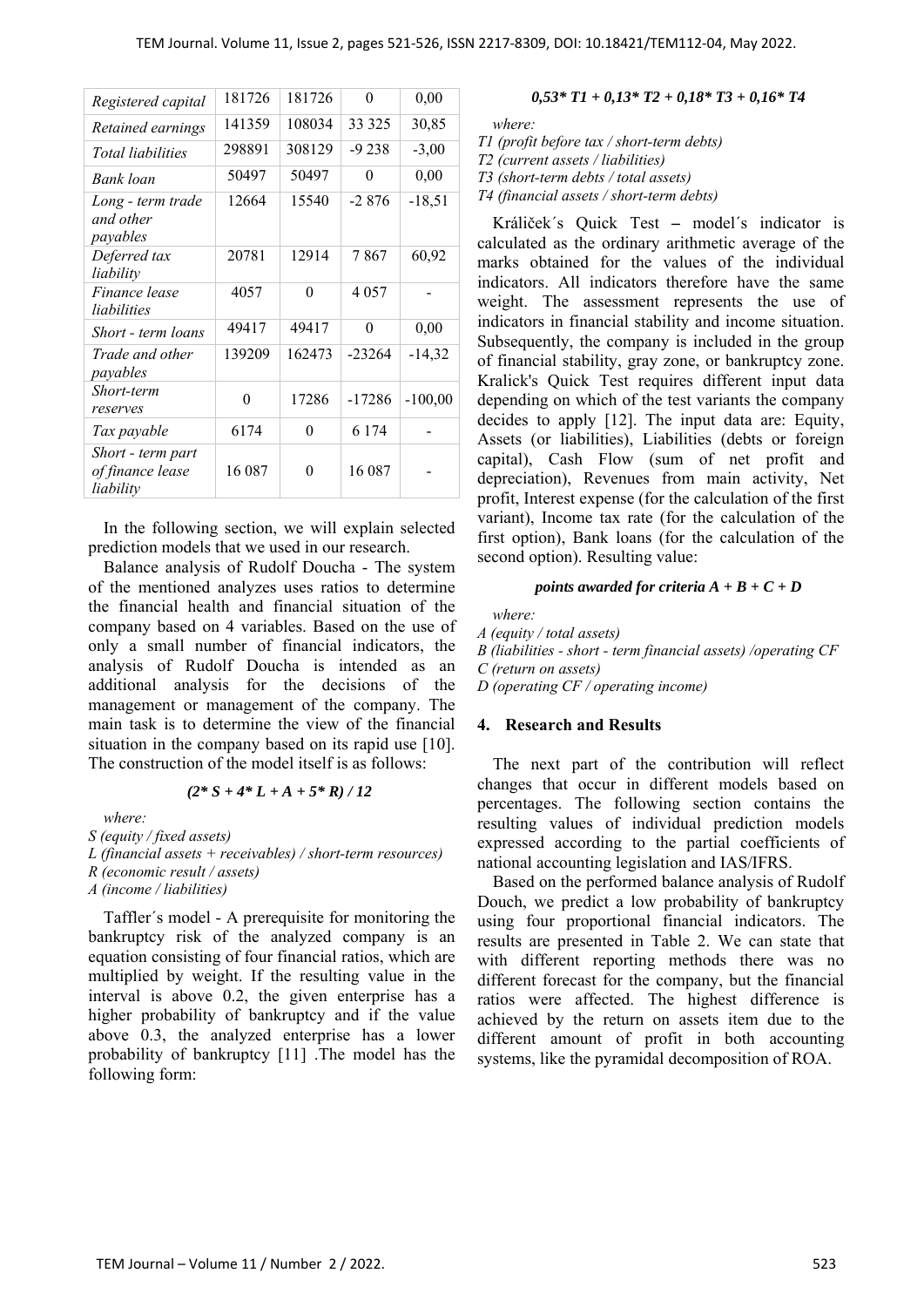| <b>Model</b><br>construction                                             | <b>National</b><br>accounting<br>legislation | <b>IAS/IFRS</b> | <b>Difference</b> |
|--------------------------------------------------------------------------|----------------------------------------------|-----------------|-------------------|
| S (equity / fixed<br>assets)                                             | 1,0108                                       | 0,9647          | $-4,77\%$         |
| L (financial<br>assets $+$<br>receivables) /<br>short-term<br>resources) | 1,0021                                       | 1,0624          | 5,68%             |
| R (economic<br>result / assets)                                          | 5,43                                         | 7,27            | 25,31%            |
| A (income $\prime$<br>liabilities)                                       | 0,4796                                       | 0,4876          | 1,64%             |
| The resulting<br>value                                                   | 1,1548                                       | 1,3239          | 12,77%            |
| The company is unlikely to go bankrupt.                                  |                                              |                 |                   |

*Table 2. Comparison of values and explanatory power of Rudolf Douch model* 

The resulting value of the indicator of Tafler model has changed by more than 2% compared to national accounting legislation in the Taffler model presented in Table 3, which means that the transition to the IAS/IFRS accounting system did not affect the explanatory power of the prediction model and the company model predicts a low probability of bankruptcy. However, there are different partial indicators, the changes of which are caused by the change of individual balance sheet items that enter the calculation. Similar results are achieved by the creditworthy Králičkov Qick Test, which is presented in Table 4 and which ranks the company among the companies that achieve creditworthiness.

*Table 3. Comparison of values and explanatory power of Tafler model* 

| <b>Model</b><br>construction                                                           | <b>National</b><br>accounting<br>legislation | <b>IAS/IFR</b><br>$\mathcal{S}$ | <b>Difference</b> |  |
|----------------------------------------------------------------------------------------|----------------------------------------------|---------------------------------|-------------------|--|
| T1 (profit before<br>tax / short-term<br>debts)                                        | 0,1255                                       | 0,1245                          | $-0,78%$          |  |
| T <sub>2</sub> (current assets<br>/ liabilities)                                       | 1,0100                                       | 0,9605                          | $-5,16%$          |  |
| T3 (short-term<br>debts / total<br>assets)                                             | 0,3833                                       | 0,3291                          | $-16,46%$         |  |
| T4 (financial<br>assets / short-<br>term debts)                                        | $-0,9621$                                    | $-0,8423$                       | $-14,22\%$        |  |
| The resulting<br>value                                                                 | 0,1129                                       | 0,1153                          | 2,14%             |  |
| Based on the chosen model of the company, there is a<br>low probability of bankruptcy. |                                              |                                 |                   |  |

*Table 4. Comparison of values and explanatory power of Kralickov Quick Test* 

| <b>Model</b> construction                                                                    | <b>National</b><br>accounting<br>legislation | <b>IAS/IFRS</b> | <b>Difference</b> |  |
|----------------------------------------------------------------------------------------------|----------------------------------------------|-----------------|-------------------|--|
| A (equity / total<br>assets)                                                                 | 0,4852                                       | 0,5194          | 6,58%             |  |
| B (liabilities - short<br>- term financial<br>assets) / operating<br>СF                      | $-595,6641$                                  | -577,4877       | $-3,15%$          |  |
| C (return on assets)                                                                         | 5,43                                         | 7,27            | 25,31%            |  |
| D (operating $CF/$<br>operating income)                                                      | $-0,0017$                                    | $-0,00167$      | $-5,75%$          |  |
| The resulting value                                                                          | 11 points                                    | 11 points       |                   |  |
| The model places the company among the very good companies<br>that achieve creditworthiness. |                                              |                 |                   |  |

Based on the analysis of predictive models of financial analysis for the analyzed company, we can state that the change in the accounting system does not affect the final value of the model indicator, but we can observe changes in the partial indicators of model construction.

The last case in which the explanatory power of the financial statements data may be significantly distorted is the determination of the value of the company using the book value of the company. We consider the situation when the company needs to determine the carrying amount of the company at a given moment. Determining the carrying amount of an enterprise is the simplest but least reliable method based on the carrying amount of the asset [13]. The starting point for compiling this method is to know the input data: assets in which the company's assets are tied and the item of external resources represented by long-term and short-term items of reserves, loans, and liabilities. The difference is the equity of the company, which represents the net book value of the analyzed company. Table 5 shows the difference in book value.

| Table 5. Comparison of values in determining the value of |
|-----------------------------------------------------------|
| the company based on the accounting method                |

|                                            | <b>National</b><br>accountig<br>legislation | <b>IAS/IFRS</b> |                                  |          |
|--------------------------------------------|---------------------------------------------|-----------------|----------------------------------|----------|
| <b>Book value of</b><br>assets             | 597 889,8€                                  | 621 976,9€      |                                  |          |
| <b>Book value of</b><br><i>liabilities</i> | 308 129,5 €                                 | 298 891,5€      | solute                           | Relative |
| Net book<br>value of the<br>company        | 289 760,4 €                                 | 323 085,4 €     | Φ<br>325<br>$\epsilon$<br>$\sim$ | 11,50%   |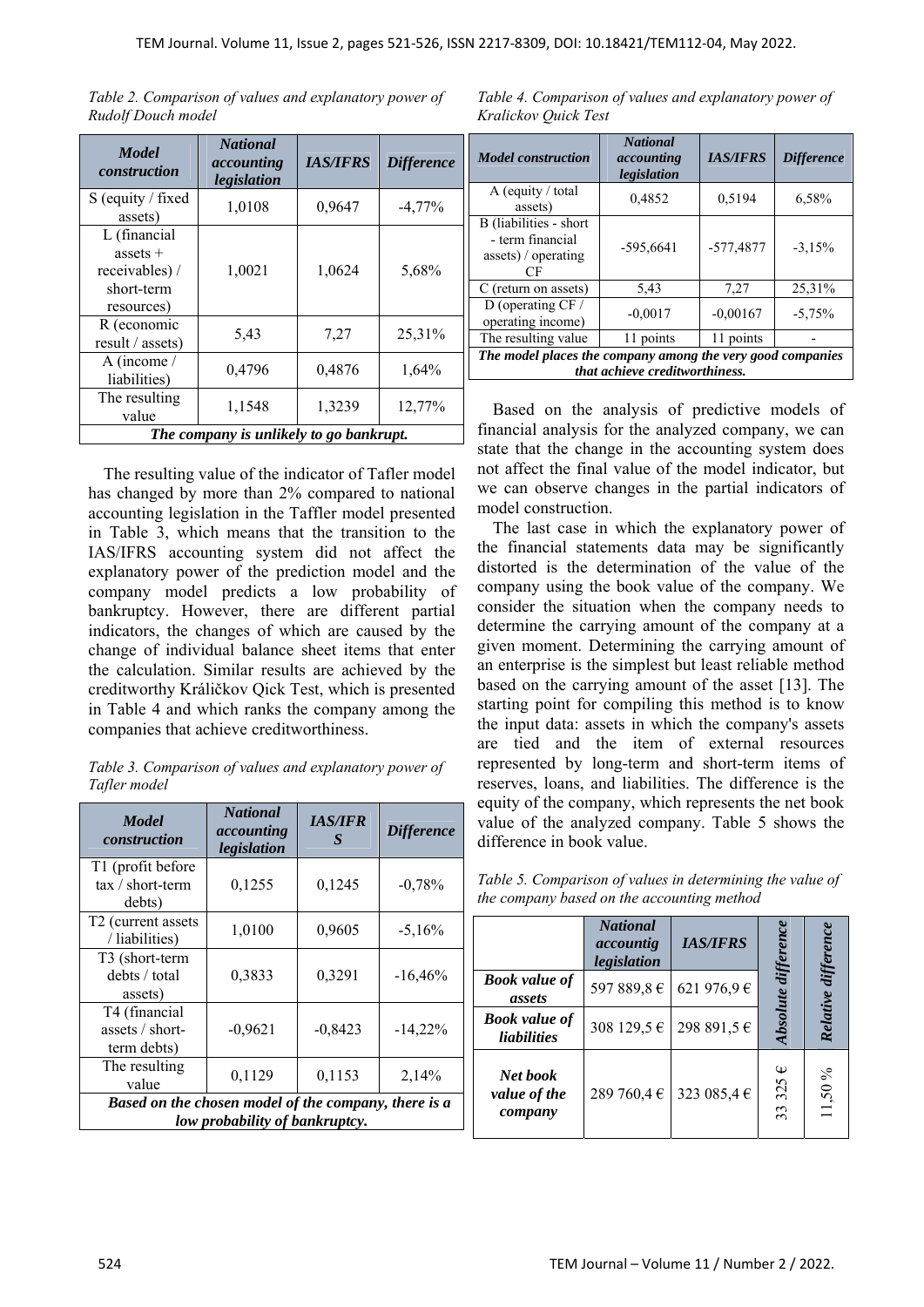We can confirm that the change in the accounting system will increase the book value by 11.50% when switching to IAS/IFRS. Although the method used is the simplest and its sources are accurate information from accounting records, non-current assets are not measured at fair value, which leads to inaccuracies in valuation. The time factor is also not considered, so receivables and payables are valued at the nominal values they had at the time of origination. Intangible assets that are not recorded in the company's accounts are not included in the valuation. The last and biggest disadvantage is the absence from the revenue potential of the company, the possibilities, and prospects of its development.

We could also apply static methods to the company - property and liquidation, which are used in expert activities. Similarly, we would get different results, which would result in distorted information for courts and law enforcement authorities that would require a business appraisal. From the point of view of the client, when determining the value of assets according to IAS/IFRS, there could be speculation and manipulation of the value of the company to obtain financing from external sources, or artificially increasing the results of financial performance compared to competing companies.

## **5. Conclusion**

According to the performed analysis of financial indicators of these models, we can state that the value of most indicators has changed. The most significant changes occurred because of the above-mentioned changes in assets and liabilities, which later enter the construction of financial indicators and thus logically changed the values of indicators. The explanatory power of the prediction models was maintained during the change of the accounting system in the balance analysis of Rudolf Douch, the Taffler model and Králiček's Quick Test. The change occurred only in the partial indicators of individual models.

According to the Jaccard coefficient, the Slovak Republic is the most compatible with IFRS, at a level of more than 64%. Within the V4 countries, Poland follows with more than 57%, the Czech Republic 56% and Hungary more than 53% [14].

The aim of aggregate indices of assessing the financial health of a company is to predict the future state of the company, namely financial bankruptcy, or good financial health [15]. The explanatory power

of these models and indices was questioned during the financial crisis in 2008 and the crisis caused by the spread of COVID-19 viral disease, when companies that were in good financial condition according to the models and did not face financial problems went bankrupt. For this reason, several authors are skeptical, e.g., to the Altman index [16], [17].

Further criticism of traditional indicators points to the fact that traditional indicators do not consider the risk factor, time or sacrificed costs. The reason for the criticism is the fact that traditional indicators in the evaluation of the company's performance come into conflict between the company's market valuation and the accounting valuation based on financial statements [18].

Other author states that accounting methods and procedures do not always correspond to the economic view of performance. Traditional indicators do not give feedback to company managers, as the company is doing in other areas of its activity, and they mostly have the character of a short-term perspective with a lack of strategic focus. From a management point of view, they are insufficiently usable for planning and control purposes and do not provide enough information for decision-making. [19]

The importance of financial indicators for the company's management is also emphasized by several authors who also include non-financial indicators to monitor the company's financial situation as a management tool [20]. It is among such indicators that we could include evaluation using a balance score card, which has not yet been used in the environment of IAS / IFRS implementation [21]. Strategic financial planning could thus be the starting point for effective corporate governance from a financial perspective of course also in the area of implementing international accounting standards [22].

A special area could be the benefits of the research in this paper for the content of the expert activity, for which knowledge of the different values of assets and liabilities could seriously affect the resulting general value of assets using the property or liquidation method. Consequently, the resulting objectified value of the company could differ in national accounting legislation and IAS/IFRS. It is also important to monitor the development of financial indicators in connection with the COVID-19 crisis [23], [24]. We firmly believe that we will succeed in the future.